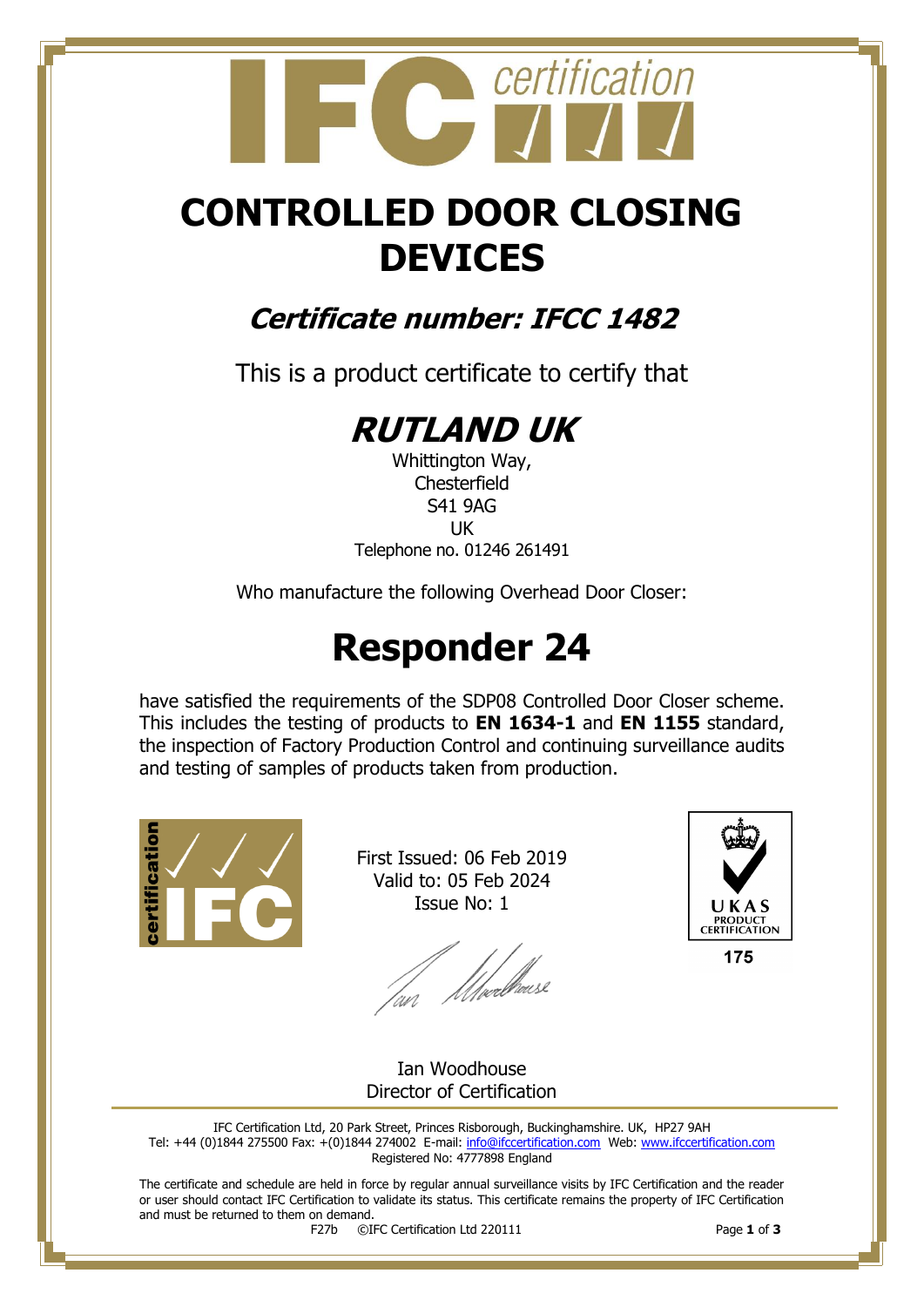

#### **Rutland Responder 24, Electromagnetic Door Closer**

Acceptable doorset types and fire resistance periods are identified in the table below: -

| <b>Approved Door Types</b> |            |              |    |              |            |            |  |  |  |
|----------------------------|------------|--------------|----|--------------|------------|------------|--|--|--|
| <b>FR</b>                  | <b>IMM</b> | <b>MM</b>    | TΤ | <b>ITT</b>   | <b>ITM</b> | <b>ITC</b> |  |  |  |
| <b>FD20</b>                | V          | V            |    | V            | Y          |            |  |  |  |
| <b>FD30</b>                | V          | ٦            |    | $\mathbf{v}$ | v          |            |  |  |  |
| <b>FD60</b>                | V          | ∿            |    | V            |            |            |  |  |  |
| <b>FD90</b>                | √          | ν            |    | v            | v          |            |  |  |  |
| <b>FD120</b>               | V          | $\mathbf{v}$ | v  | v            | v          |            |  |  |  |
| <b>FD240</b>               | V          | v            | v  | v            | v          |            |  |  |  |
| <b>E20</b>                 |            |              |    | ٦.           |            |            |  |  |  |
| <b>EI20</b>                | V          |              |    | ٦.           |            |            |  |  |  |
| <b>E30</b>                 | V          |              |    | ٦.           |            |            |  |  |  |
| <b>EI30</b>                | V          | ∿            |    | ٦.           |            |            |  |  |  |
| <b>E60</b>                 | V          | ∿            |    | ٦.           |            |            |  |  |  |
| <b>EI60</b>                | V          | v            |    |              | v          |            |  |  |  |
| <b>E90</b>                 | V          |              |    |              |            |            |  |  |  |
| <b>EI90</b>                |            |              |    |              |            |            |  |  |  |
| E120                       | V          |              |    |              |            |            |  |  |  |
| <b>EI120</b>               | ٦ν         |              |    |              |            |            |  |  |  |
| E240                       | V          |              |    |              |            |            |  |  |  |
| <b>EI240</b>               | V          |              |    |              |            |            |  |  |  |

#### Key

**Type TT** - 20 minute doorsets that consist of non-metallic leaves in timber frames that do not contain intumescent materials in the frame to leaf gap.

**Type ITT** - 20 minute to 120 minute doorsets containing intumescent seals and consisting of non-metallic faced and edged leaves hung in timber frames

**Type ITM** - 20 minute to 120 minute doorsets containing intumescent seals and consisting of non-metallic faced and edged leaves hung in metal frames.

**Type ITC** - 20 minute to 120 minute doorsets containing intumescent seals and consisting of non-metallic faced and edged leaves hung in proprietary composite frames, of which the principal material is other than timber or metal but which may include any other materials. **Type MM** - 20 minute to 240 minute doorsets that consist of metallic leaves in metallic

frames that do not contain intumescent materials in the frame to leaf gap.

**Type IMM** - 20 minute to 240 minute doorsets that consist of metallic leaves in metallic frames that contain intumescent materials in the frame to leaf gap.

The certificate and schedule are held in force by regular annual surveillance visits by IFC Certification and the reader or user should contact IFC Certification to validate its status. This certificate remains the property of IFC Certification and must be returned to them on demand.<br> $F27b$   $\odot$ I

F27b ©IFC Certification Ltd 220111 Page **2** of **3**